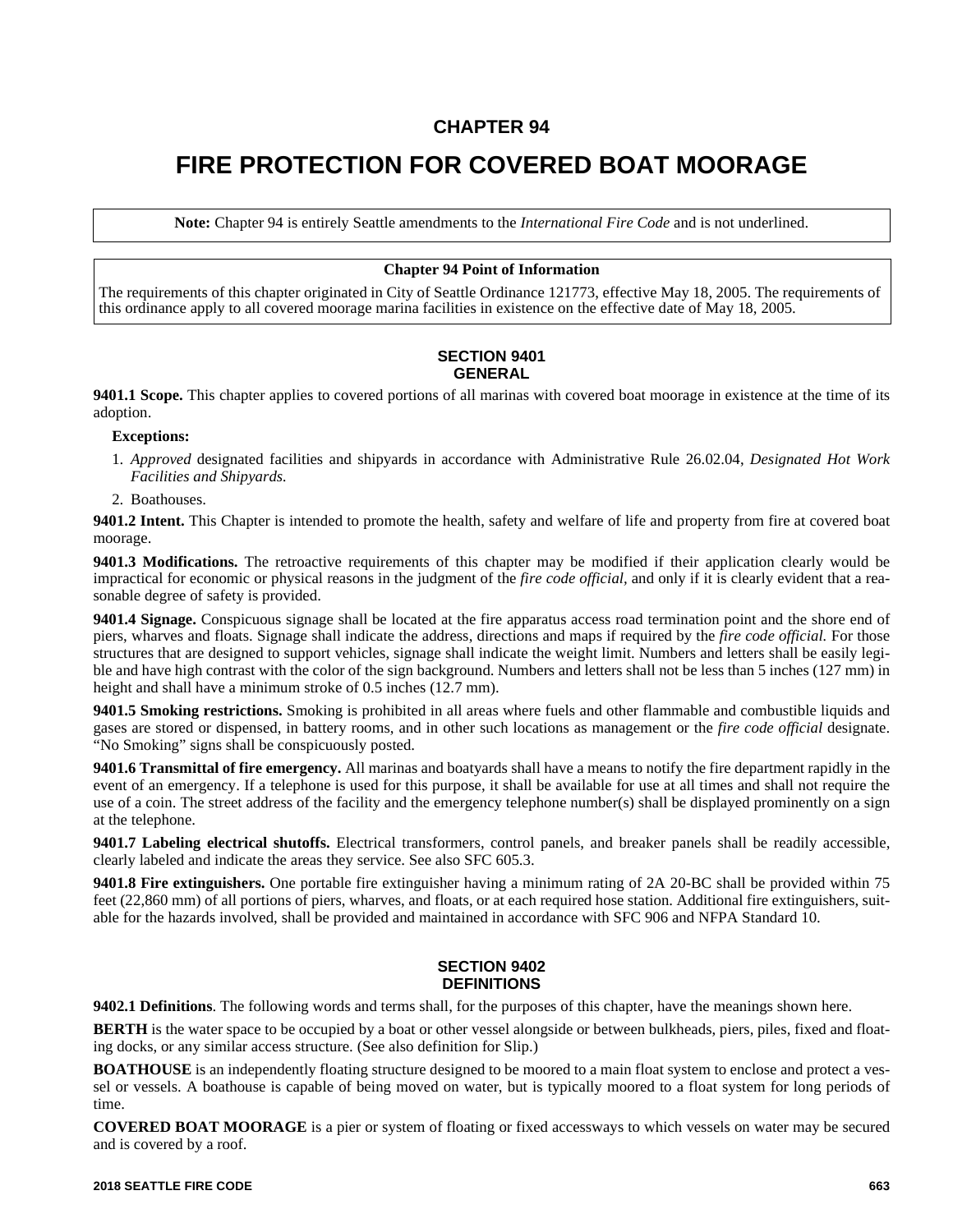**DRAFT CURTAIN.** A structure arranged to limit the spread of smoke and heat along the underside of the ceiling or roof.

**FIRE PARTITION** is a vertical assembly of materials designed to restrict the spread of fire in which openings are protected.

**FLOAT** is a floating structure normally used as a point of transfer for passengers and goods, or both, for mooring purposes.

**GRAVITY-OPERATED DROP OUT VENTS.** Automatic smoke and heat vents containing heat-sensitive glazing designed to shrink and drop out of the vent opening when exposed to fire.

**MARINA** is any portion of the ocean or inland water, either naturally or artificially protected, for the mooring, servicing, or safety of vessels and includes artificially protected works, the public or private lands ashore, and structures or facilities provided within the enclosed body of water and ashore for the mooring or servicing of vessels or the servicing of their crews or passengers.

**MARINE MOTOR FUEL-DISPENSING FACILITY.** That portion of property where flammable or combustible liquids or gases used as fuel for watercraft are stored and dispensed from fixed equipment on shore, piers, wharves, floats, or barges into the fuel tanks of watercraft and includes all other facilities used in connection therewith.

**PIER** is a structure, usually of greater length than width, of timber, stone, concrete or other material, having a deck and projecting from the shore into waters so that vessels may be moored alongside for loading, unloading, storage, repairs or commercial uses.

**SLIP** is a berthing space between or adjacent to piers, wharves, or docks; the water areas associated with boat moorage. (See also definition for Berth.)

**WHARF OR OUAY** is a structure of timber, stone, concrete or other material having a platform built along and parallel to waters so that vessels may be moored alongside for loading, unloading, storage, repairs or commercial uses.

# **SECTION 9403 PLANS AND APPROVALS**

**9403.1 Plans.** Plans for marina fire-protection shall be *approved* prior to installation. The work shall be subject to final inspection and approval after installation.

# **SECTION 9404 ACCESS AND WATER SUPPLY**

**9404.1 Fire apparatus access roads.** Fire apparatus access roads shall be provided and so located as to provide fire department apparatus access to within 150 feet (45,720 mm) travel distance to the shore end of all marina piers, wharves, and floats. Fire apparatus access roads shall be in accordance with Appendix D of the 2003 Seattle Fire Code.

**Exception:** If *approved* by the *fire code official,* a Class I standpipe system may be installed on piers, wharves, or floats if conditions are such that providing fire department access lanes to within 150 feet (45,720 mm) to the shore end of the piers, wharves, and floats is not practical. Additional standpipe requirements are found in SFC 9405.1.

**9404.2 Premises access.** The fire department shall have access to fenced, gated, or locked grounds, piers, wharves or floats. Appropriate means of access (including keys and cardkeys) shall be provided in an *approved* secured lock box (Knox Box) on the premises in an *approved* location. The fire department shall be notified immediately of any changes in the means of access.

**9404.3 Fire hydrants.** At least two fire hydrants shall be provided. One hydrant shall be located within 500 feet (152,400 mm) of the closest point of fire department apparatus access to the shore end of the marina piers, wharves or floats, or to the fire department connection (FDC) for those piers, wharves or floats that are equipped with standpipes. The second fire hydrant shall be located within 1000 feet (304,800 mm) of the closest point of fire department apparatus access to the shore end of the marina piers, wharves, or floats, or to the FDC for those piers, wharves or floats that are equipped with standpipes.

**Exception:** The requirements for fire hydrants may be modified if alternate arrangements are *approved* by the *fire code official.*

**9404.4 Water supply.** All required hydrants shall be capable of delivering not less than 1,000 gpm at a minimum residual pressure of 20 psi each.

**Exception:** The requirements for water supply may be modified if alternate arrangements are *approved* by the *fire code official.*

#### **SECTION 9405 FIRE PROTECTION EQUIPMENT**

**9405.1 Standpipe systems.** A manual Class I standpipe system (or class III standpipe system if *approved* by the *fire code official*) in accordance with NFPA Standard 14 shall be provided for piers, wharves, and floats if the hose lay distance from the fire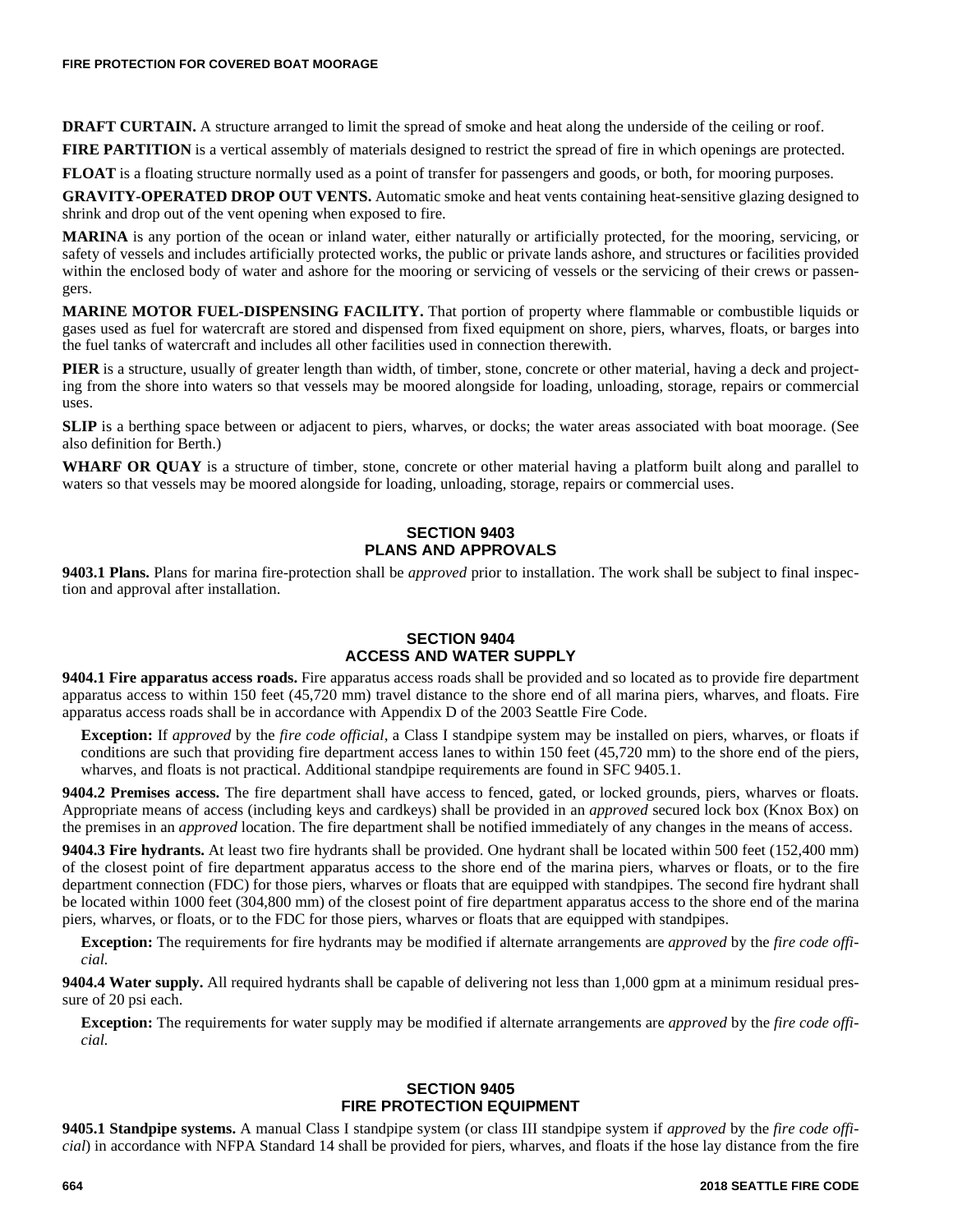apparatus to the most remote accessible portion of the pier, wharf, or float exceeds 150 feet (45,720 mm). *Approved* plastic pipe may be used if installed underwater, or other *approved* method of protection from fire is provided. The standpipe piping shall be a minimum of 4 inches (102 mm), sized to provide a minimum of 500 gpm at 130 psi at the most remote hose connection, with a simultaneous flow of 500 gpm at the third most remote hose connection on the same pier while maintaining a maximum system pressure of 175 psi. Existing standpipe systems providing equivalent performance to the specification listed above may be acceptable if *approved* by the *fire code official.*

**9405.1.1 Hose connections.** Hose connections on required standpipes shall be provided at the water end of the pier, wharf, or float, and along the entire length of the pier, wharf, or float at spacing not to exceed 150 feet (45,720 mm) and as close as practical to the land end.

**Exception:** The hose connection at the land end of the pier, wharf or float may be omitted if a hose connection is located within 150 feet (45,720 mm) of the fire apparatus access road. Each hose connection shall consist of a valved 2 1/2-inch (64 mm) fire department hose outlet. Outlet caps shall have a predrilled 1/8-inch (3.2 mm) hole for pressure relief and be secured with a short length of chain or cable to prevent falling after removal. Listed equipment shall be used.

**9405.2 Automatic sprinkler systems.** Automatic sprinklers shall be provided for each separate covered boat moorage area exceeding 8,000 sq. ft. (743 m<sup>2</sup>) in projected roof area, excluding roof overhangs. A separate covered boat moorage area is one that has at least 16 feet uncovered horizontal separation from any part of any adjacent covered boat moorage area.

The sprinkler system shall be designed and installed in accordance with NFPA Standard 13 for Extra Hazard Group 2 occupancy.

**Exception:** Covered boat moorage already protected by an automatic sprinkler system is not required to be upgraded to Extra Hazard Group 2 criteria.

**9405.2.1 Monitoring.** Sprinkler systems shall be monitored by an *approved* central station.

**9405.3 Smoke and heat vents:** *Approved* automatic smoke and heat vents shall be provided in covered boat moorage areas exceeding 2,500 sq. ft.  $(232 \text{ m}^2)$  in area, excluding roof overhangs.

**Exception:** Smoke and heat vents are not required in areas protected by automatic sprinklers.

**9405.3.1 Design and installation.** If smoke and heat vents are required they shall be installed near the roof peak, evenly distributed and arranged so that at least one vent is over each covered berth. The effective vent area shall be calculated using a ratio of one square foot of vent to every 15 square feet of covered berth area (1:15). Each vent shall provide a minimum opening size of 4 ft. x 4 ft.

**9405.3.1.1** Smoke and heat vents shall operate automatically by actuation of a heat-responsive device rated at between 100 degrees F (56 degrees C) and 220 degrees F (122 degrees C) above ambient.

**Exception:** Gravity-operated drop out vents.

**9405.3.1.2 Gravity-operated drop out vents**. Gravity operated dropout vents shall fully open within 5 minutes after the vent cavity is exposed to a simulated fire represented by a time-temperature gradient that reaches an air temperature of 500 degrees F (260 degrees C) within 5 minutes.

**9405.4 Draft curtains.** Draft curtains shall be provided in covered boat moorage areas exceeding 2,500 sq. ft.  $(232 \text{ m}^2)$  in area, excluding roof overhangs.

**Exception:** Draft curtains are not required in areas protected by automatic sprinklers.

**9405.4.1 Draft curtain construction.** Draft curtains shall be constructed of sheet metal, gypsum board or other *approved* materials that provide equivalent performance to resist the passage of smoke. Joints and connections shall be smoke tight.

**9405.4.2 Draft curtain location and depth.** The maximum area protected by draft curtains shall not exceed 2,000 sq. ft. (186 m<sup>2</sup>) or two slips or berths, whichever is smaller. Draft curtains shall not extend past the piling line. Draft curtains shall have a minimum depth of 2 feet (609 mm) below the lower edge of the roof and shall not extend closer than 8 feet (2438 mm) to the walking surface on the pier.

**9405.5 Fire department connections**. Standpipe and sprinkler systems shall be equipped with not less than one two-way 2 1/2 inch (64 mm) fire department connection (FDC), which shall be readily visible and located at the fire apparatus access road or other *approved* location. The FDC for class I standpipe systems may be located at the shore end of the pier, wharf, or float if the distance between the fire apparatus access road and FDC is less than 150 feet (45,720 mm). See also SFC 9404.3 Fire hydrants.

**9405.6 Marina fire protection confidence testing.** Standpipe and sprinkler systems shall be inspected and hydrostatically tested at least annually. Reports of inspections and tests shall be submitted to the Seattle Fire Department Confidence Testing Unit in accordance with Administrative Rule 9.02.21, *Inspection, Testing, Maintenance and Reporting Requirements for Fire Protection Systems and Emergency Responder Radio Amplification Systems*. Notwithstanding fire department inspections, maintenance and periodic testing are the owner's responsibility. All persons performing such work shall have a certificate from the fire department to perform such work. See Administrative Rule 9.01.20, *Certificates of Competency for Installing, Inspecting, Testing and Maintaining Fire Protection Systems*.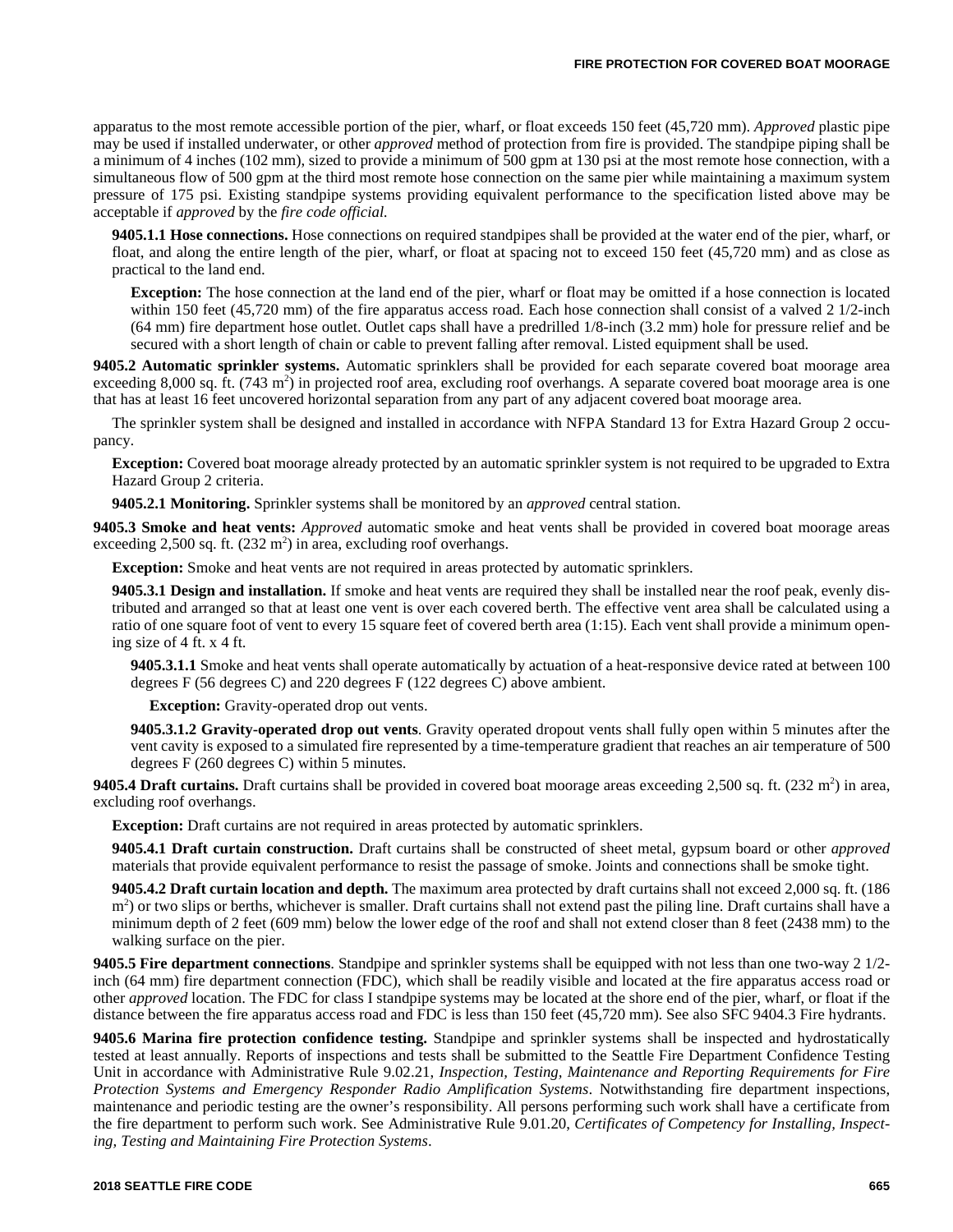**9405.7 Moorage in intervening moorage space.** Vessels moored in open spaces between covered moorage shall not exceed 7 feet (2,133.6 mm) from the top of the vessel superstructure to the waterline, unless protected by an *approved* fire partition.

# **SECTION 9406 EMERGENCY PLANS AND TRAINING**

**9406.1 Emergency plan.** Owners or operators of piers, wharves, floats and marinas shall prepare and maintain a current emergency plan for the facility. The plan shall include procedures for fire department notification, fire evacuation, and include location of portable fire extinguishers and hose cabinets, sprinkler and standpipe system control valves, fire department connections and electrical disconnects.

**9406.2 Signage.** Signs, posters, or posted instructions shall be provided where practicable to remind the public of basic fire safety practices and to warn of unusual or extreme fire hazards. All boat owners at the marina shall be provided with written instructions for reporting fires and other emergencies and actions to be taken in the event of a fire.

### **9406.2 Point of Information**

For examples of emergency plans, see information bulletins located at https://www.seattle.gov/fire/safety-and-community/ workplace-fire-safety

**9406.3 Employee training.** Practice drills shall be held a minimum of twice a year.

**9406.3.1** All employees shall know the location of fire-fighting equipment, and shall be instructed in the procedures for response to a fire or other emergency, response to a fire alarm, reporting a fire or other emergency to the proper authorities (and to designated facility employees), and in the employees' designated role(s) in emergency situations. See SFC 9406.

**9406.3.2** All employees, including office personnel, shall be given training in the use of portable fire extinguishers.

**9406.4 Fire department liaison.** If requested by the Seattle Fire Department, management shall assist the fire department in pre-fire planning for the following:

- (1) Entries and access routes for equipment within the premises,
- (2) Location, construction, use, and accessibility of all buildings and all their subdivisions including basements, storage lockers, and other areas,
- (3) Location and extent of outside working areas,
- (4) Location and means of access to both dry and wet boat-storage areas,
- (5) Type and capacity of standpipes on piers and walkways, including all points where connection of hydrant or pumper supplies can be affected,
- (6) Types and capacities of facility equipment, including work or tow boats, portable pumps, pier-mounted hose cabinets, all portable fire extinguishers, and other equipment,
- (7) Voltages and capacities of electrical systems, and location of electrical disconnecting means.

### **SECTION 9407 OPERATIONAL HAZARDS**

**9407.1** The marina or boatyard operator shall post in a prominent location or provide to boat operators using a marina or boatyard for mooring, repair, servicing, or storage, a list of safe operating procedures containing the following:

- (1) Procedures for disposal of trash;
- (2) Location of nonsmoking areas;
- (3) Location of fire extinguishers and hoses;
- (4) Procedures for turning in a fire alarm; and
- (5) Fueling procedures.

**9407.2 Fueling Operations.** Fueling of floating marine craft with Class I fuels at other than a marine motor fuel-dispensing facility is prohibited. Fueling of floating marine craft with Class II or III fuels at other than a marine motor fuel-dispensing facility shall be in accordance with SFC 2210.4.